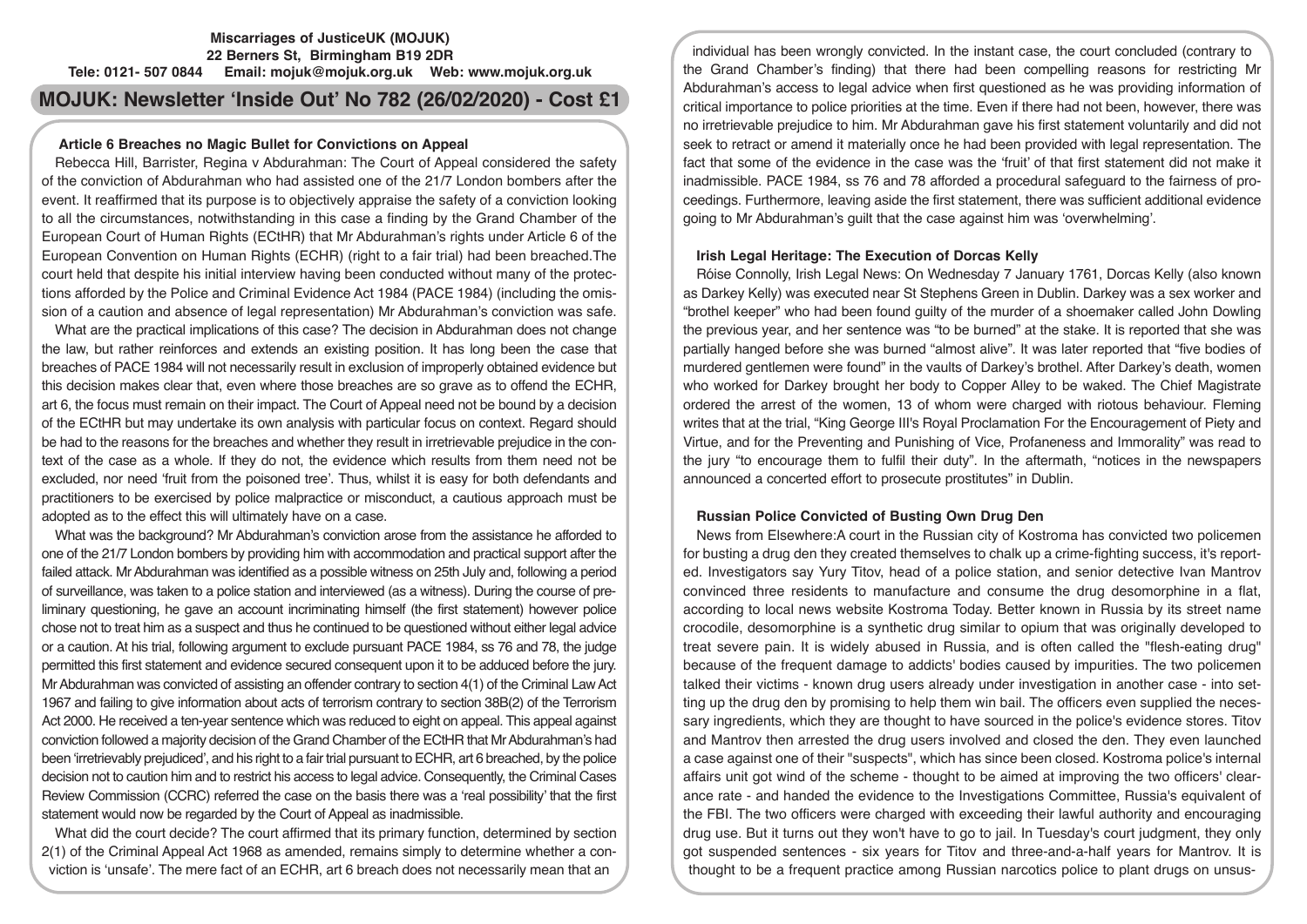pecting citizens in order to meet tough performance targets. In one recent high-profile case, Russian investigative journalist Ivan Golunov was arrested in Moscow last summer when police claimed to have found drugs on him. Golunov, who was researching a local corruption story at the time, was later freed and the case dropped after a public outcry and allegations that the substances were planted. In January, five policemen were charged with falsifying evidence in the case.

## **EDM 147: Conduct of Judge Robin Tolson QC**

That this House welcomes the overturning by the High Court of Justice Tolson's ruling in the Central Family Court that a sexual assault did not constitute rape because the woman had taken no physical step to encourage the man to desist; notes with concern the High Court's findings that Justice Tolson failed to apply the definitions of domestic abuse and coercive and controlling behaviour, dismissed or ignored reports from the police, failed to allow the Appellant to make her full submission and repeatedly interrupted her; further notes with concern the High Court's findings on Justice Tolson's judgment that the real risk of the appearance of a partisan approach in that judge's conduct was self-evident and that the fact that the judge preferred the Respondent's case was patent throughout his judgment; highlights the High Court's further findings that Justice Tolson's reasons for dismissing the evidence of the Appellant were wrong, specifically, that he made a finding regarding the Appellant's psychological state of mind without any forensic expert evidence; further highlights that the High Court found that Justice Tolson's approach towards the issue of consent was manifestly at odds with current jurisprudence, concomitant sexual behaviour, and what is currently acceptable socio-sexual conduct; notes with concern that Justice Tolson continues to preside over cases involving domestic abuse and rape in the Family Courts; and calls on the Government to take steps with the Judicial College to ensure that training is made mandatory for family court and criminal court judges on the legally correct and appropriate approach to take when hearing domestic abuse and sexual assault allegations.

## **Bloody Sunday: Court Rejects MoD's Appeal Against Compensation**

A Ministry of Defence (MoD) appeal against a decision to award the family of a man killed on Bloody Sunday an extra payment of £15,000 has been dismissed by the Court of Appeal. Senior judges rejected claims that Bernard McGuigan's relatives were not entitled to the aggravated damages for injury to his feelings. The MoD argued against the payment because he died instantly. Mr McGuigan was shot as he went to the aid of another man.

Thirteen people were killed and 15 wounded when members of the Army's Parachute Regiment opened fire on civil rights demonstrators in Derry on Sunday 30 January 1972. Judges backed a finding that Mr McGuigan, a father-of-six, would have experienced fear and dread when members of the Parachute Regiment opened fire. Lord Justice McCloskey said: "All of this conduct... was capable of generating in every person of normal mental fortitude in the area a reasonable apprehension of being shot or wounded." Court proceedings have centred on the level of damages in each case, with more than £3m in total paid out to date.

Mr McGuigan, known as Barney, was a painter and decorator. He was shot at the Rossville Flats area as he went to the aid of 31-year-old Patrick Doherty, who was also shot dead on the day. The 41-year-old had been waving a handkerchief or towel when he was hit by a bullet to the head, killing him instantly. A claim by his estate was settled for £258,000. A High

Court judge then awarded a further £15,000 in aggravated damages. He found that the soldier's actions would have "filled the deceased with fear and dread, coupled with a strong sense of indignation and hurt at being the innocent victim of a blatant, unprovoked and unjust attack by members of the Army." The MoD went to the Court of Appeal to challenge the additional award, claiming it was wrong in law because Mr McGuigan's death was instantaneous. But counsel for his family insisted the payout was justified by the terror he experienced during the shootings. Ruling on the appeal, Lord Justice McCloskey described the MoD's case as unsustainable and affirmed the £15,000 compensation for aggravated damages. He also made an award of costs of the hearing against the MoD.

#### **The 'Crisis' of Legal Advice in Immigration Detention**

Rudy Schulkind, Bail for Immigration Detainees: New research published Friday 7th February 2020, based on the testimony of 90 individuals held in detention centres in the UK gives rise to serious concerns about the quality of legal advice available. The results lay bare the sorry state of legal advice in immigration detention. The stakes could not be higher – without access to quality immigration legal advice people are at the mercy of the Home Office and face long-term detention and removal from the UK. For many of our clients this means permanent separation from family in the UK, or being taken to a country that they have not seen in many years and may fear returning to.

The survey, collected Bail for Immigration Detainees, is the only data collected on the availability of legal advice and representation in immigration detention. Some 59% of people currently have an immigration solicitor, 68% of whom are represented on a legal aid basis. These figures are lower than those prior to the 2013 legal aid cuts, which removed non-asylum immigration work from the scope of legal aid. Interviewees were particularly critical of the legal advice surgeries in detention centres. Changes to the contractual arrangements governing the provision of legal advice in immigration detention brought about in September 2018 drastically increased the number of firms delivering advice surgeries (from a total of nine firms to 77) and this has caused a significant reduction in quality. Of 53 people who gave a description of their surgery appointment with the duty solicitor in detention, 24 explicitly described the advice as bad, or not useful, or stated that no advice was given. There were only eight people who described the advice they received in a positive way.

Legal advice surgery appointments are meant to last half an hour. That is already a very small amount of time in which to read through somebody's papers, assess the merits of their case, decide whether to take them on as a client or give advice, and ensure that the detainee has understood what they have been told. However we found that of 34 people who told us how long their surgery appointment lasted, 13 said this was less than 5 minutes; and 74% said that the appointment was 20 minutes or less. One interviewee told us that the appointment lasted two or three minutes, and the solicitor explained they could not help with the case nor apply for bail app. In 11 cases the solicitor asked for money to take on the case. Often these were vast sums of money. One interviewee told us that the solicitor informed him that he has a strong case but would not do it for free and charged £3000. He was paid and did not do anything for the case.

For people held in prisons under immigration powers at the end of their sentence, the situation is even bleaker. 53 interviewees in the survey said that they had come to the removal centre from prison. Of those, only 8 people had received advice on their immigration case from an immigration solicitor – just 15%. When asked if they had received legal advice on their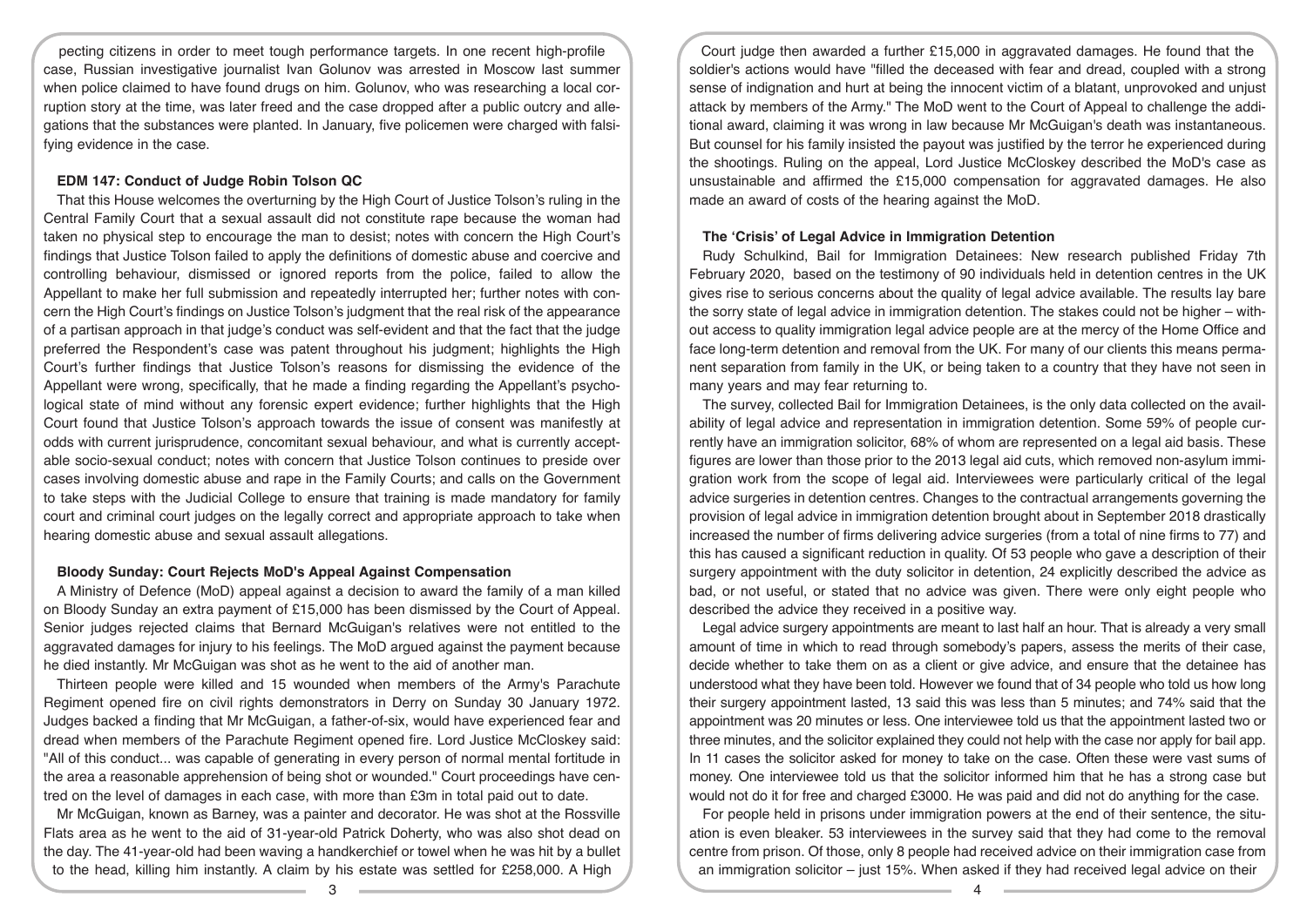immigration case whilst in prison, 11 out of 53 people said yes. (Of the 11 people, one said the advice came from a criminal solicitor, one said it was from an immigration officer, and one said it was from a prison officer.) Only eight people said that the advice came from an immigration solicitor. This raises a serious concern that many people are facing deportation from the UK without being able to access the legal advice that would be necessary to appeal against that decision. The crisis of legal advice in immigration detention cannot continue. The Home Office is widely recognised as having internalised a culture of disbelief and become a law unto itself. In this context, the need for quality legal advice is vital. There is an urgent need for the reinstatement of legal aid for all immigration cases and an end to the inhumane system of immigration detention.

#### **Woolwich IRA Pub Bombing: No Inquests 'Mean Deaths Brushed Over'**

Tanya Gupta, BBC News: The deaths of two men in a London pub bombing in 1974 have been "brushed over" and forgotten, an ex-soldier who survived the explosion has said. Alan Horsley, 20, and Richard Dunne, 42, died and 35 were injured after the IRA blew up the King's Arms, Woolwich. Inquests into bomb deaths in Birmingham and Guildford have resumed but the Woolwich inquest remains unfinished. Fred Westmoreland said: "Those who died deserve serious attention be given to what happened to them." Two of the wrongly-jailed Guildford Four were falsely accused of murdering Mr Horsley and Mr Dunne after the attack. The BBC has learned their convictions brought the inquest to an end.

Mr Westmoreland, who is now a councillor in Wiltshire, remembers Mr Horsley as being "like a brother". Then 26, he was playing darts with Mr Horsley and another man in the King's Arms on 7 November 1974 when the bomb came through a window. "There was a tinkling noise. I looked up and saw a hole in the window. I saw this smoking thing on the floor," he said. "I had to go past it. It was the only way out. I had my hands on the door and then I was on my knees and still holding the door, but the door was on top of me. "The lights were all out. What happened behind me, I had no idea." Mr Westmoreland, who lost part of his leg in the bombing and his hearing in one ear, remembers how Mr Horsley made the pub his local. "We all envied his looks," he said. "He was quite stylish and for some reason he seemed to enjoy playing darts and chatting to people as well as going out with girls. He was sort of shy and not pushy. He was just a nice lad, the sort of person you would be happy to have as your younger brother. He used to get teased mercilessly but he just laughed. He had a nice life, a good life in front of him."

The explosion in Woolwich was one of a series of pub bombings in England carried out by the IRA. It happened a month after five people died in Guildford and two weeks before bombs at two pubs in Birmingham killed 21 people. The inquest processes have resumed into the deaths in Birmingham and Guildford but Mr Westmoreland said he had mixed feelings over whether the same should happen in London. He said: "To me it's done, but I believe those who died deserve that serious attention be given to what happened to them although it's 50 years ago. I'm a soldier. I took on a job which I knew had risk. Richard Dunne was a soldier and part of the risk. Alan Horsley was a different story, as those who died in Birmingham were a different story." And he added: "I believe someone would want to acknowledge Mr Horsley's death. It was all brushed over and very quickly everyone forgot about him." But Mr Westmoreland, who had served in Belfast before he moved to London, said an inquest would not bring Mr Horsley back and the most it could do was conclude he was killed by the IRA's Balcombe Street gang, who admitted responsibility - or to try to "pin blame on police and the security services". Greenwich councillor

Nigel Fletcher, who in the past campaigned for a memorial to the two men killed, said any future proceedings should be guided by the families of those who died and any survivors, adding: "Some may feel they don't want to reopen it but some may feel it's necessary to give important closure." Christopher Stanley, from KRW Law, which has represented families in all the proceedings, said there had been no independent investigation into the Woolwich pub bombing. In Northern Ireland, fresh inquests have been directed into a number of conflict-related multi-death incidents including the murders at Kingsmills in 1976 and the Ballymurphy Massacre in 1971. Woolwich, Guildford and Birmingham must be viewed as conflict-related and therefore investigated to the same standards as apply now in Northern Ireland."

After the BBC asked to see the inquest papers at London Inner South Coroner's Court, the coroner's office confirmed an inquest was not undertaken. On 24 October 1975, the coroner was notified by the Old Bailey that Paddy Armstrong and Paul Hill had been convicted and sentenced and in light of this, the inquest was not resumed. Mr Hill and Mr Armstrong were cleared in 1989 after serving 15 years in jail. The wrongful convictions over the Guildford and Woolwich pub bombings - which became known as one of Britain's biggest miscarriages of justice - were later examined in a controversial five-year inquiry by Sir John May, whose papers are now held by the Home Office. Mr Horsley and Mr Dunne have been included on a memorial on brass plaques in St George's Chapel, Woolwich, and they are also commemorated in a book of remembrance in Woolwich Town Hall. Plans were approved to demolish and redevelop the pub in Frances Street but work has not yet begun.

## **Failures at HMP Coldingley Contributed to Suicide of David Dunnings on IPP sentence**

Tom Stoate, Garden Court Chambers:The inquest into the death of David Dunnings, 35, has concluded with the jury finding he died from suicide whilst at HMP Coldingley on 8 July 2017. He was serving an Indeterminate Sentence for Public Protection (IPP) and was significantly over tariff when he was moved to HMP Coldingley in September 2016.

The jury identified numerous serious failures which contributed to his death, including: There was a complete failure to follow process and to communicate within the prison, and, more importantly, to Mr Dunnings himself; The ACCT system, designed to safeguard prisoners, was not sufficiently informed or quality checked and was lacking in consistency of delivery and auditable actions; A multidisciplinary approach was not possible due to the inadequate mental health care provisions resulting in a serious failure in the ACCT process; The risk posed to Mr Dunnings of being on the segregation wing was underestimated, given that he was an IPP prisoner over tariff; a fact that was inadequately acknowledged; and There was a serious failure in communication between multiple agencies working in siloed and multiple systems and policies within HMP Coldingley.

David's family described him as loving, caring man with a huge heart. He had a history of self-harm which manifested during times of emotional distress and anxiety, and a diagnosis of personality disorder. The inquest heard that on 14 June 2017, David was moved to HMP Coldingley's segregation unit following his alleged involvement in barricading a cell – a charge which was later quashed. That evening David self-harmed and was placed on suicide and self-harm monitoring procedures, known as Assessment, Care in Custody and Teamwork (ACCT). David then spent a further three and a half weeks in segregation (where prisoners are allowed around half an hour out of their cell per day) – despite the fact that prison rules state segregation should only be used in exceptional circumstances when a prisoner is sub-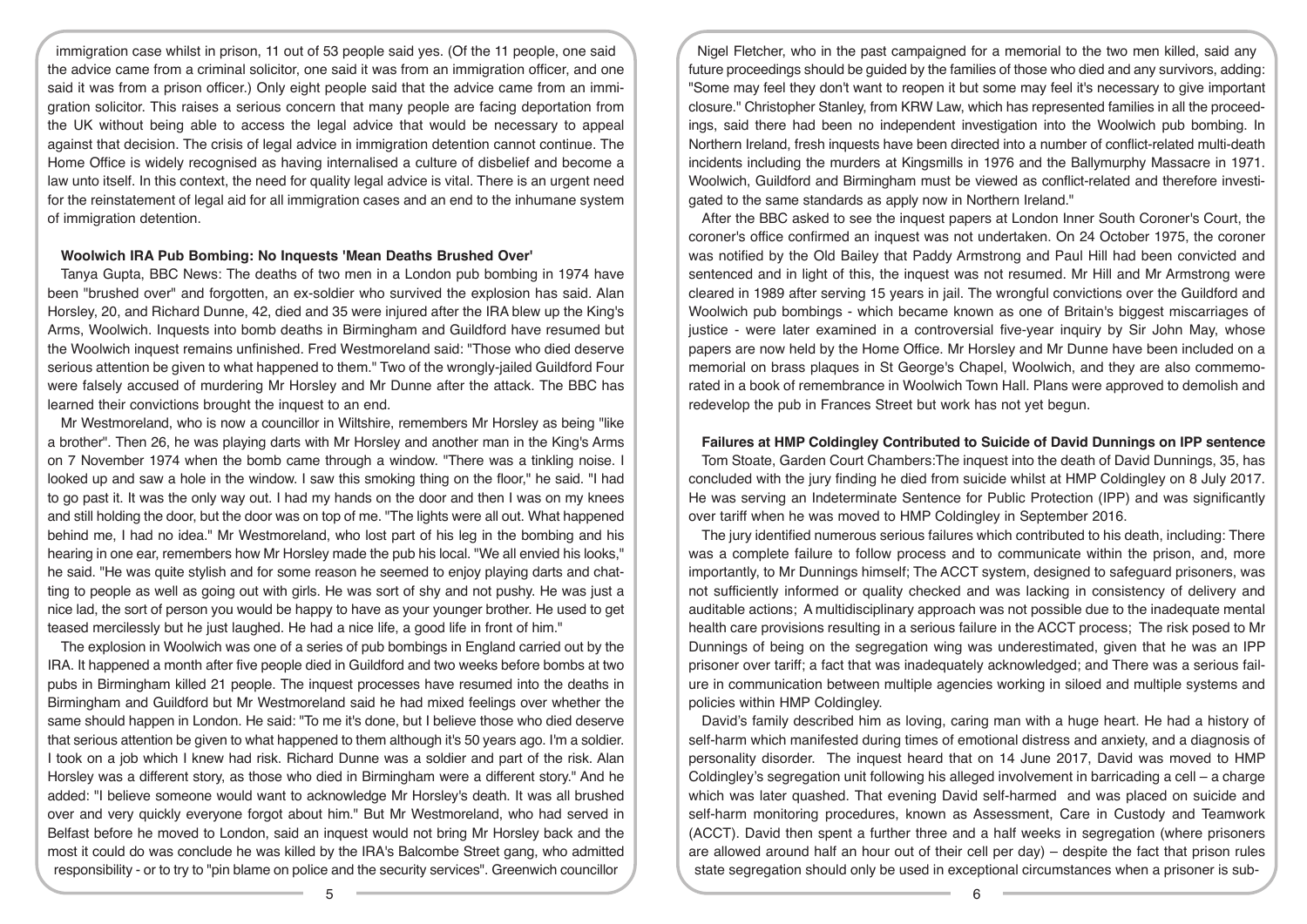ject to ACCT procedures. Evidence was heard at the inquest that David was told the prison were considering recategorising him from a Category C to a Category B prisoner, which would have been a significant setback in David's IPP sentence, and should have been recognised as a well-known stressor and trigger for suicide. During his time in segregation, David repeatedly expressed suicidal ideation, and by late June he was telling prison and healthcare staff that he was thinking of hanging himself, and that he would kill himself after he had said goodbye to his family after their next visit as his sentence had 'done him in'.

On the afternoon of 7 July 2017, David was erroneously told by a prison custodial manager that he had been recategorised. The coroner noted that this decision had been "lingering" for weeks, in spite of a recommendation by the prison psychiatrist, Dr Darren Bull, that David be informed as soon as possible so that he could properly prepare himself. Despite this, David's level of observation under ACCT processes on 7 July was not increased. At around 1.05am on 8 July 2017, a prison officer found David in his cell, suspended from a ligature. Despite attempts at resuscitation and the attendance of paramedics, David's death was confirmed at 2.12am. Giving evidence to the inquest, then Deputy Governor of HMP Coldingley, Niall Bryant, accepted that there were "indefensible failures" in the way in which David's recategorisation had been handled. No review board was convened, there was no input from David himself or any probation officer, and he was not provided with any formal paperwork or told he could appeal.

The Prison and Probation Ombudsman (PPO) investigation found that "Mr Dunnings was not sufficiently protected by the ACCT procedures which became formulaic and not focused on his risk". The PPO also found that there were also failures in the procedures and safeguards designed to provide additional protection for prisoners in the segregation unit. In relation to David's IPP sentence, the PPO found: "It is clear that his indeterminate sentence and the uncertainty about how long he might have to remain in prison were significant sources of anxiety to him and it is hard not to conclude that they played a key role in his decision to kill himself". The clinical reviewer who examined David's death, Dr Andrew Foulkes, was critical of various aspects of the mental health care he received at HMP Coldingley, provided by Central and North West London NHS Foundation Trust (CNWL). In particular, Dr Foulkes found that there was "no evidence that a structured assessment of [Mr Dunnings'] suicide risk had taken place" during his time on segregation and when he was supposed to have been monitored, although this was denied by CNWL at the inquest. HMP Coldingley accepted the findings of the PPO report in full and staff told the coroner that there have been wide-ranging changes to the systems in place to consider and communicate with prisoners about recategorisation. Prisoners subject to ACCT monitoring at Coldingley are no longer placed in the segregation unit. More mental health staff are now in place, and a funding bid has been made for mental health cover in the prison at weekends – although this has not yet been secured.

Pauline Whitfield, David's mother-in-law, said: "David was trying to focus on the future and was rebuilding his family relationships. We were shocked to hear how badly he was let down in prison. The IPP sentence David was subject to was unfair and unjust, and made him vulnerable – which should have been properly recognised. The way in which David was wrongly told he had been recategorised should never have happened, and the mental health care was woefully inadequate at the time David was in Coldingley. We heard a lot about how the systems have changed since David died and we can only hope that is really the case, so that other families don't have to go through what we have suffered".

Shelley Peynado-Clarke of Tuckers Solicitors, who represents David's family said: "As

an IPP prisoner well over tariff, and as someone who should have been recognised as being at high risk of suicide, it is shocking that David was deprived of the proper safeguards which should have been aimed at reducing his risk. Prison staff were unaware of the proper procedures for ensuring that the stress and uncertainty of David's sentence were mitigated, which had tragic consequences in this case."

Remy Mohamed, caseworker at INQUEST said: "Prisons, by their very nature, are dehumanising places which create and intensify vulnerability. This is further heightened for the 2,223 people who remain on indeterminate sentences, not knowing when they will be released. David's death follows a number of deaths in prison which have been linked to the detrimental harms of IPP sentences. The deterioration in David's mental health was clear, which makes the basic failings identified at the inquest all the more unfathomable."

## **Impact of Releasing Suspects 'Under Investigation'**

Beheshteh Engineer Barister Drystone Chambers: Decisions about bail impact the physical and mental well-being of both complainants and defendants. It is imperative that the right decision about bail is made at the start of an investigation. We have recently seen an explosion in the use of RUI; this article addresses both the problems around RUI as well as potential solutions to it.

Release Under Investigation: Following changes to bail found in the Policing and Crime Act 2017, police can either release a suspect 'under investigation' or release them on bail. Being released on bail usually requires a suspect to comply with various conditions such as residence, non-contact with complainants or co-suspects, and regular reporting at a police station.

Releasing a suspect under precharge bail requires bail to be considered both 'necessary and proportionate' and can only last initially for 28 days. The 28-day limit results in immediate problems for police; even with an extension being granted, this is often not enough time for an investigation to reach completion. In contrast, releasing a suspect under investigation means releasing them with no conditions. It also means that there is no bail date for the Police to work towards, nor do they have to provide a reason to extend bail.

With the Police and the Crown Prosecution Service (CPS) being under-resourced and required to do more than ever before, it is unsurprising that in the six months after the law came into force, HM Inspectorate of Constabulary (HMICFRS) found that the use of police bail plummeted by 65% - and by 75% in domestic abuse cases. It is now thought that around 75-80% of suspects are RUl'd, with statistics (as well as anecdotal evidence) showing that that cases are now taking much longer to be concluded without charge or to be brought in front of a Magistrates' Court.

The LCCSA conducted a survey in June 2019 to ascertain the practical impact of RUI thus far: of 109 defence practitioners who responded, 6,519 cases had been RUI'd in the previous three months. Of more than half the solicitors who responded, their clients had been waiting between 18 months to two years while under investigation. Examples were also given of suspects being RUI'd for serious sexual and violent offences as well as a suspect being RUl'd for multiple lesser offences while also being charged with more serious ones.

The problems with RUI - Impact on defendants: The reality of RUI is that suspects are in a state of limbo for months, with no controls on their behaviour, no information as to the status of their case and no certainty as to when the case may be resolved. This is unfair and is anathema to swift justice. Being released under investigation impacts on a suspect's mental health, family life, education, employment status, sometimes their immigration status, and often, it impacts their personal relationships. Solicitors frequently complain that trying to get infor-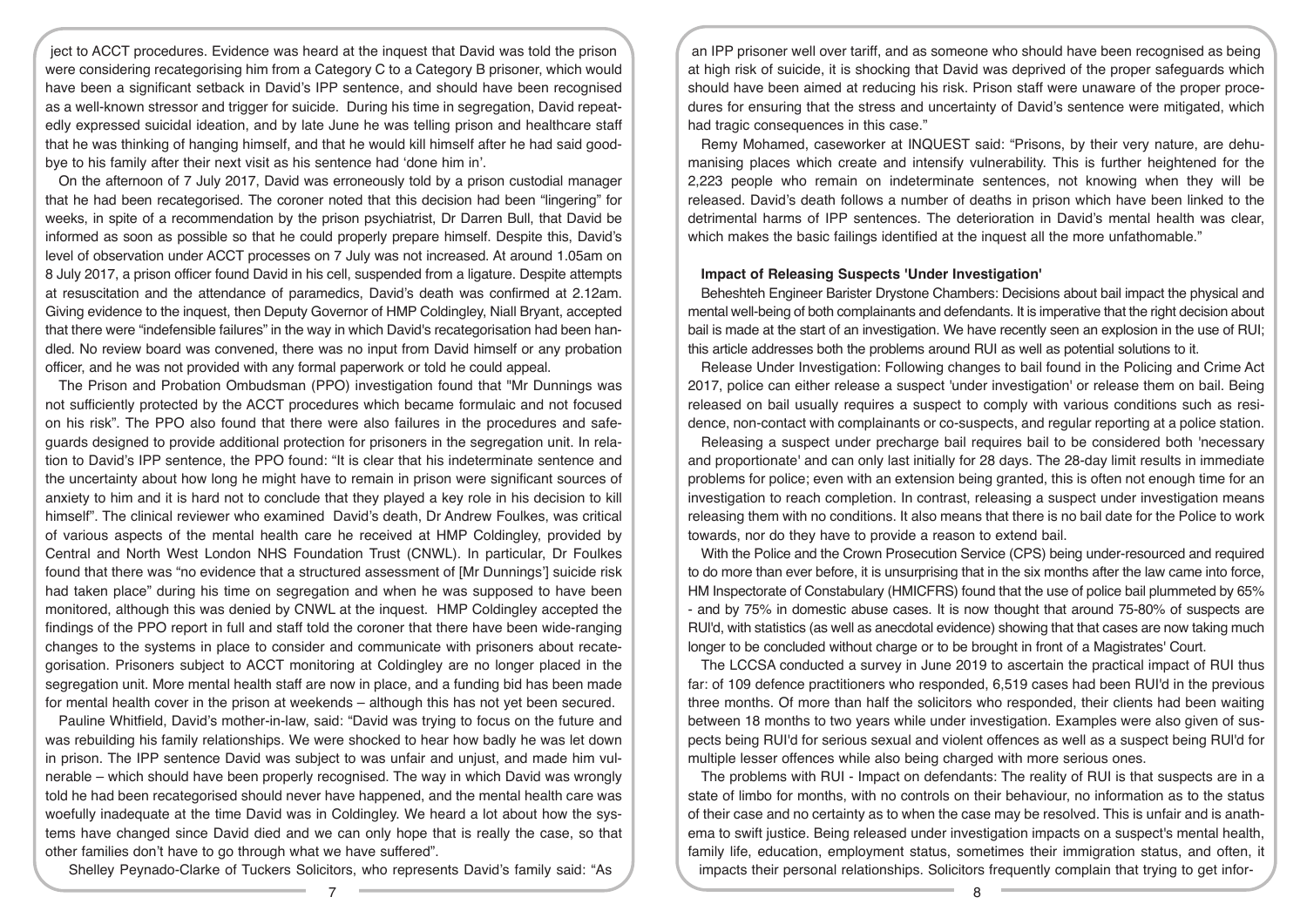mation about an RUI case is akin to hitting a wall of silence, with suspects sometimes not even being told when the matter has ended with no further action to be taken (NFA).

RUI was meant to stop people being on bail for extended periods of time. While this has been achieved, the impact of waiting with no answer is now worse as suspects are left with no end in sight. Crucially, there is no limit on how long a suspect can be RUI'd for. Delays to charging particularly affect young adults; being RUl'd for a significant period of time can mean that a young person turns 18 while waiting to be charged. While 18 'is not a cliff edge' for sentencing purposes [R v Clarke,Andrews and Thompson [2018] EWCA Crim 185] the reality is that the Courts have been sometimes slow at applying this maxim. It is notable that delays in the criminal justice system as a whole are now being used in submissions for mitigation at sentence.

Concerns About Public Protection. RUI has also had the effect of removing all protection for the public. Complainants groups, such as the Centre for Women's Justice, have publicly raised this issue. There have been cases where a suspect was RUI'd and then went on to attack their accuser. Having stringent bail conditions does not prevent someone from committing a crime if they are intent on doing so, but in many cases bail conditions have a protective effect. Without such conditions, this potential protection is lost.

The National Police Chiefs' Council issued fresh guidance for how police should use RUI. Such guidance includes using pre-charge bail where a suspect may commit further offences or interfere with witnesses, that complainants and witnesses should be warned if a suspect is to be RUl'd, and that there should be regular reviews of a case. These are sensible proposals, but we do not know if they are being applied in practice. If they are not being universally applied, it results in a postcode lottery approach to justice.

There is also a concern that the Police and the CPS no longer have the same sense of urgency in progressing cases, because there is no bail timetable to adhere to. The strain of limited resources has led some to suspect that the Police and the CPS are focusing only on the most serious cases. If this is correct, it is (at the very least) to the detriment of those complainants in less serious cases and it produces a two-tier justice system.

Impact of delay on how a case progresses through the courts: Another practical impact of RUI is found in the Magistrates' Courts where many (but not all) serious matters now begin by way of postal requisition. Magistrates have commented that charges as serious as a domestic ABH or the supply of Class A drugs have begun their court journey in the post - thus belying the seriousness of the issue. A suspect in a case begun by postal requisition will often be given unconditional bail at a first appearance - a troubling notion in a DV case, for example. Furthermore, suspects charged with s.18 GBH and serious sexual offences, amongst others, are being RUl'd when there is more than enough material (and thus good reason), to apply the pre-charge test for bail.

Delays in getting the matter charged, as well as further time spent waiting between first appearance and trial, mean that it can be quite a while before a case is concluded. Further adjournments, the result of other factors that affect criminal cases, simply prolong the time period. Such delays can become a driving factor for complainants and witnesses to give up their participation in the process. Additionally, the more time passes, the harder it is for all parties to recall the events of the incident in sufficient detail, making the giving of evidence a much more difficult process than it already is.

Proposed Review And Potential Solutions: RUI has arguably acted as a pressure release for the overburdened Police and CPS. With investigations and charging decisions taking longer to complete, RUI solves some of the problems of the past while presenting us with new ones. In November 2019 the Home Secretary announced that there would be a review of

pre-charge bail. Such a review is welcome. However, the language used to announce the review is troubling; it promises to "put the needs of victims first" and help the police deal with cases swiftly. First, you can't put victims first, you can only put complainants first - a small but essential point. Second, complainants requiring protection should not result in us returning to the past bail regime, where the suspect bore the brunt entirely. Third, the best way to help the Police 'deal with cases swiftly' is to give them the resources to do their jobs; something that, despite government promises, still appears to be lacking.

What are the solutions to the problems presented by an increase in suspects being RUl'd? The Law Society published a report in September 2019 with the following four recommendations: ensure RUI is being used appropriately, put strict time limits for RUI, find a more appropriate way to contact a suspect to keep them informed of the progress of an investigation, and to produce a central register for those who are RUl'd.

What might such a wishlist of changes look like? In the case of time limits, pre-charge bail could be extended to 56 days in the first instance, with an extension to three months requiring senior police approval. Separately, there could be a legal requirement for the Police to write to a suspect to inform them of the status of their investigation / inform them if the matter has been NFA'd, at the end of the relevant time period. The added administrative burden placed on the Police would arguably be commensurate with the impact that RUI places upon a suspect. Finally, for DV cases, there could be a presumption in favour of pre-charge bail where serious violence has been alleged. While these are only suggestions, small changes to the legislation could help 'focus the mind' of those making decisions at the start of an investigation.

Conclusion: The problems with RUI have been highlighted in the national press - ignoring the issue is no longer feasible. While the government has publicly acknowledged the issue and have announced further funding for the Police and the CPS, it remains unclear to what degree such a review or further funding will have on the use of RUI by the Police. Perhaps the solution is to implement small, practical focused changes to the legislation, in order to limit the negative impact of releasing a suspect under investigation.

## **Solicitor's "Manifest Incompetence" in Employing Banned Barrister**

Nick Hilborne, Lega Futures: A solicitor who employed a banned barrister as a consultant without checking his identity or his record with the Bar Standards Board (BSB) has been fined £20,000. The Solicitors Disciplinary Tribunal (SDT) said the fact "very basic checks were not undertaken" by Zeeshan Saqib Mian was "not calculated" but "could not be described as accidental"; it "displayed manifest incompetence". The tribunal heard that the banned barrister, referred as to as SAH, was disbarred in 2011 following a fraud conviction. At some point in early 2014, Mr Mian, practising at Denning Solicitors in East London, agreed that SAH could "work as a consultant for the firm". Mr Mian admitted that he did not obtain identification documents from SAH or check with the BSB to ensure that he was authorised. The solicitor instructed SAH to represent a debt recovery client at the High Court in March 2014. SAH appeared again at the High Court in June that year on behalf of other clients and obtained an injunction, though Mr Mian said the application was made "without his knowledge, authority or consent".

The disbarred barrister later said he had "run into difficulties at court" and asked Mr Mian to confirm he was a consultant at the firm. The solicitor provided him with an email confirming that SAH was the firm's "in-house counsel/senior consultant". Mr Mian admitted "manifest incompetence" in causing or allowing SAH to exercise a right of audience before the court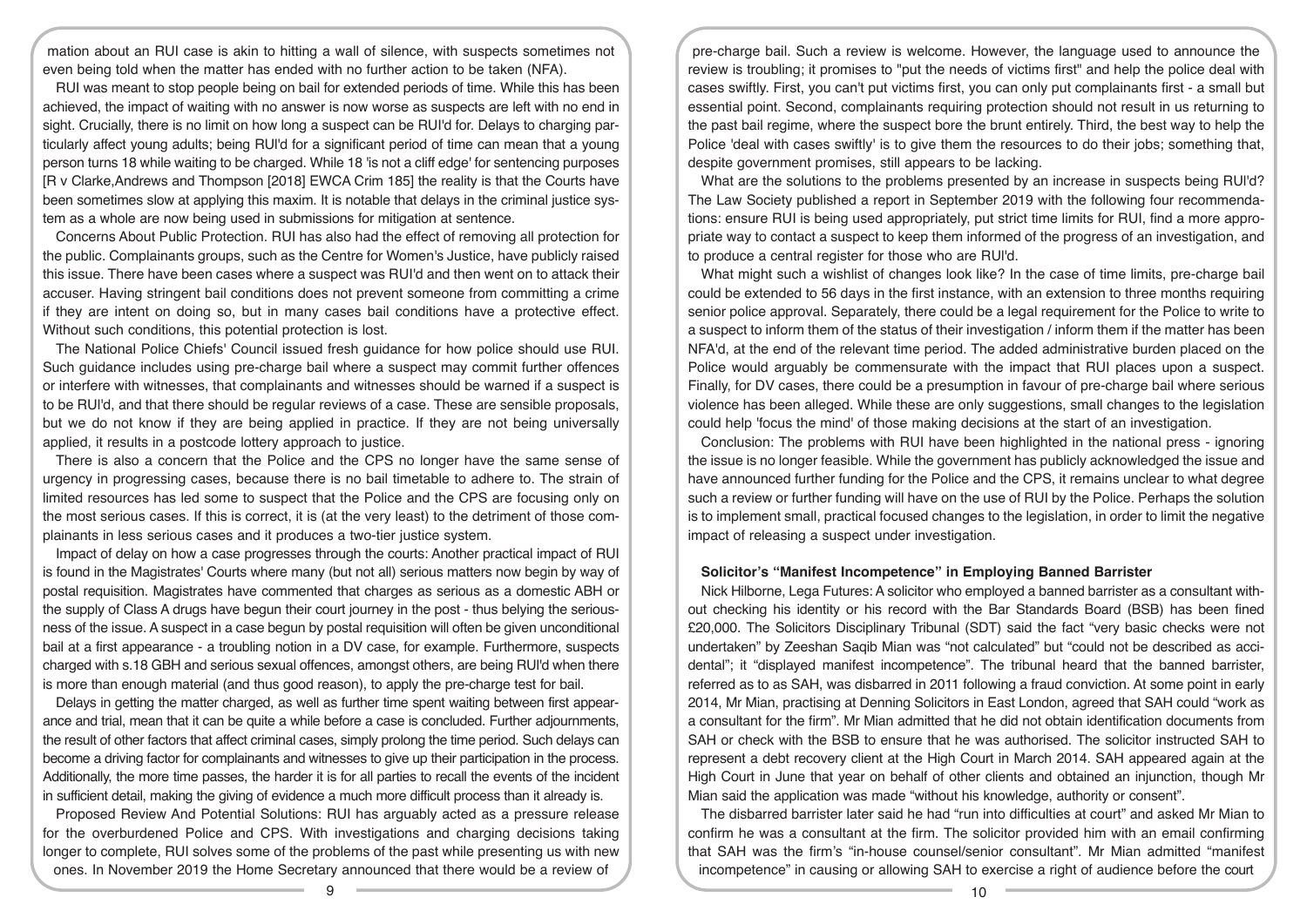when he was not entitled to. The SDT heard the solicitor worked at Denning Solicitors between January 2008 and May 2016, shortly before it was closed by the Solicitors Regulation Authority (SRA) for unrelated reasons. Mr Mian, who qualified as a solicitor in 2007, was called to the Bar in November 2016. He agreed to the facts behind a further allegation made by the SRA about his time at Denning, relating to the use of client account as a banking facility, but denied misconduct. The SDT heard that Mr Mian acted for Client E, which according to its brochure was a property company that was raising £50m from investors to develop and upgrade "prime Central London locations". Denning entered into a retainer with Client E in October 2014, but it ended in March 2015 without the firm carrying out any legal work in relation to the individual investor contracts.

However, the law firm received over £145,500 into its client bank account from individual investors. Over £100,000 of this was transferred to Client E, less the fees charged by the law firm for each transaction. The SDT found that there was no "meaningful link" between work carried out for Client E, such as compliance checks and wider legal work, and the payments received by the firm from individual investors. "The actions involved in providing a banking facility involved a breach of trust to the extent that this helped create an environment which conferred trust and an aura of security on the payments that individual investors were making." The tribunal described the arrangements as "highly ill-advised" and said Mr Mian had given a "woeful lack of prominence to considerations of appropriate financial stewardship".

He was found to have breached principle 6 (acting in a way that maintains public trust) and the accounts rules by allowing the firm's bank account to be used as a banking facility. However, the SDT accepted that Mr Mian had taken advice from the SRA's professional ethics helpline before entering the retainer and he was not found to have acted with a lack of integrity. In mitigation, the solicitor argued that he was the victim of a "compelling deception" in employing the barrister SAH and "anyone could have been duped in the way he was". He was ordered to pay a fine of £20,000, and £25,000 costs. Conditions were imposed on Mr Mian for two years preventing him from working as a sole practitioner, being a law firm owner or being a COLP or COFA. He was also banned from holding client money or being a signatory on any client account.

### **Permission Given to Challenge Retention of Prostitution Convictions**

Centre For Women's Justice: Three women who survived sexual exploitation have won the right to bring a challenge to the ongoing storage of their criminal records on the Police National Computer. In 2018 the women were successful in challenging the government's Disclosure and Barring Scheme in relation to the requirement to disclose their history of convictions for street prostitution. They will now challenge the retention of those records.

The Court of Appeal, which last month confirmed that the so-called multiple conviction rule was unlawful as it applied to the three women bringing the claim, today handed down a judgment in which Lord Justice Bean stated, "it is clearly arguable that the policy of retaining data concerning convictions under SOA 1959 s 1 until the offender's 100th birthday interferes with the Appellants' rights under Article 8 ECHR to an extent which is not justified as being necessary and proportionate." As a consequence the case was remitted to the divisional court for a fresh judicial review hearing with the police to be added as a Defendant.

The three women who brought the case were all pimped into prostitution as teenagers in the 1980s, as a consequence they were frequently arrested on the street for soliciting and loitering contrary to s1 of Street Offences Act 1959 and have multiple convictions for this offence. They all exited from prostitution many years ago but their lives have been blighted by the requirement

to disclose these convictions when applying to work or volunteer for a range of jobs and activities. As Fiona Broadfoot, one of the three women bringing the case said, "Why should we continue to be punished by being made to explain criminal convictions which are actually a record of our abuse and humiliation? It's important that we have won the right to have our records filtered by the police in any further DBS application, but why should the records remain on the police computer?" QSA, one of the other claimants who was in children's homes in Leeds when her pimp waited outside to collect her and put her on the street said, "I want to fight on till this whole history is erased from the national database, 100 years should be no years"

Harriet Wistrich, solicitor for the Claimants and Director of the Centre for Women's Justice said, "The requirement to disclose and store data recording what is essentially a record of sexual exploitation is shameful punishment by the state of women who suffered appalling abuse. We hope the precedent established will help the many hundreds of other women similarly affected. The women bringing this claim will now seek to get their records removed so that they and others can live free from stigma and humiliation"

(1) Qsa (2) Fiona Broadfoot (3) Arb- and -(1) SSHD(2) Secretary Of State For Justice

1. Each of the three Claimants was convicted in the 1980s or 1990s of multiple offences of loitering or soliciting in a street or public place for the purpose of prostitution, contrary to section 1 of the Street Offences Act 1959 ("SOA 1959 s 1"). Those convictions, notwithstanding the passage of time, remain on their records. They contend on this appeal from the Divisional Court (Holroyde LJ and Nicola Davies J: [2018] EWHC 407 (Admin)) that the criminalisation of their actions and the recording and retention of information concerning their convictions all contravene their rights under the ECHR.

2. Each Claimant succeeded in removing herself from prostitution many years ago. The 50 soliciting offences of which the first claimant has been convicted were committed over a period of eight years, the last conviction being in 1998. In the second claimant's case, the 49 soliciting offences of which she has been convicted were committed over a period of three years, the last conviction being in 1988. In the third claimant's case, the 9 soliciting offences of which she has been convicted were committed over a period of four years, the last conviction being in 1992. In relation to each of them, the penalties imposed for the soliciting offences were almost always fines, with conditional discharges being ordered on a few occasions.

3. Although the offences were committed long ago, and the penalties imposed were comparatively minor, the convictions for soliciting offences have continuing consequences for each of the claimants. They are not statutorily barred from working with children or vulnerable adults, but the effect of the relevant statutory provisions is that, throughout their lives prior to this litigation, they had to disclose their convictions if they applied for certain types of employment, and were required to obtain a certificate verifying any such disclosure.

4. The principal issue before the Divisional Court was the Claimants' challenge to what was described as the multiple convictions rule, namely the requirement of a series of statutory provisions that when applying for certain jobs anyone with more than one spent conviction has to disclose them. The Claimants succeeded in the Divisional Court on that issue. The Secretaries of State obtained permission to appeal from that decision but their prospective appeal was undermined by the judgment of the Supreme Court handed down on 30 January 2019 in the cases of R (P) v Secretary of State for Justice and another, reported at [2019] 2 WLR 509, holding that the multiple convictions rule was not a proportionate way of meeting its objective of disclosing to potential employers criminal records indicating a propensity to re-offend. The Defendants' appeal in the present case was accordingly withdrawn and dismissed by consent.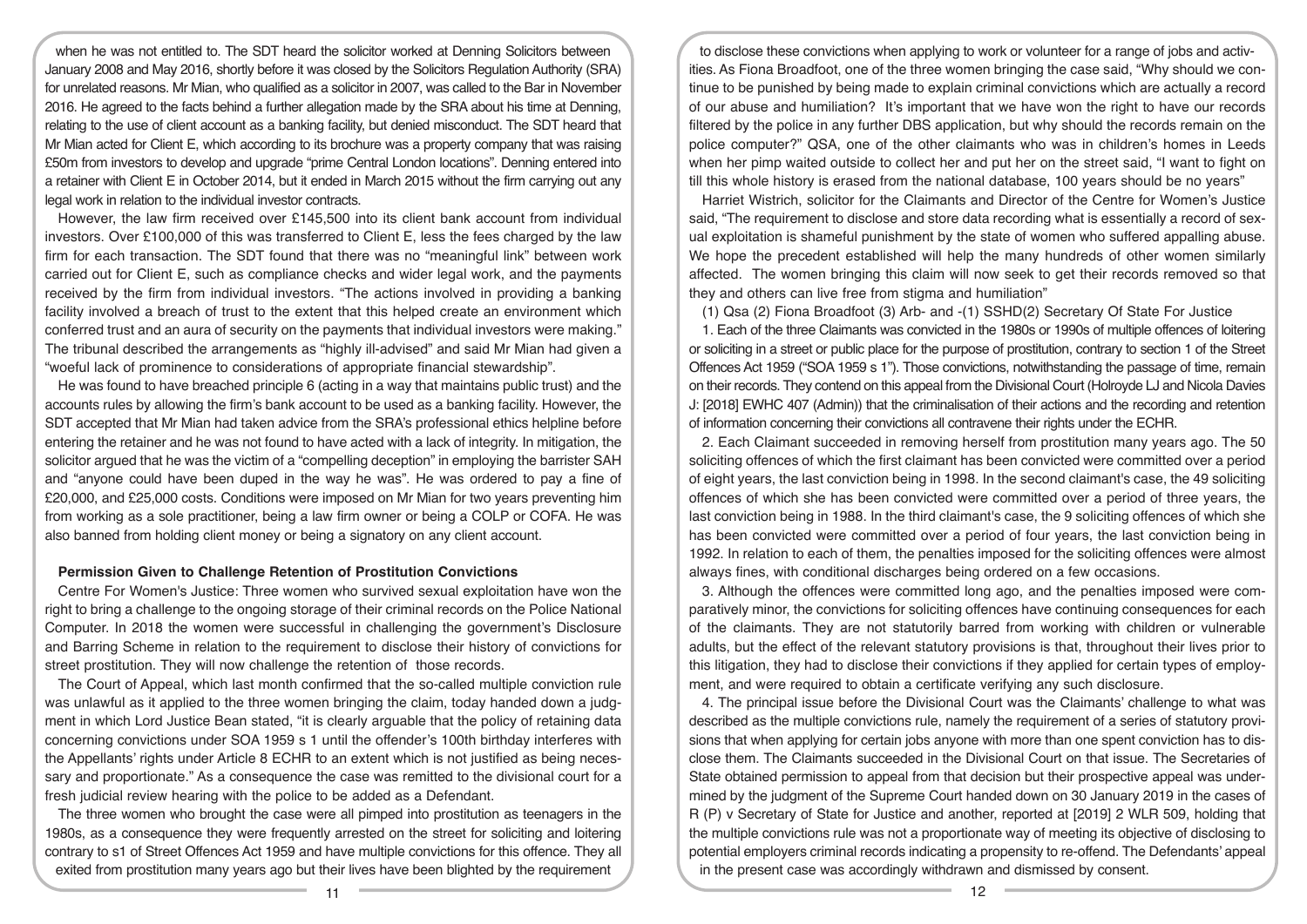5. That left the Claimants' application for permission to appeal against their other grounds for seeking judicial review which had been rejected by the Divisional Court. Only two remain in issue now. These are:- a) that the criminalising of conduct falling within the scope of SOA 1959 s 1 violates Article 8 read with Article 14 of the ECHR because it is gender discriminatory; b) the recording and/or retention of data concerning convictions under SOA 159 s 1 violates Article 4 and/or Article 8 and/or Article 14 read with Article 8 of the ECHR and is accordingly unlawful.

6. Permission to appeal on these two issues was refused by the Divisional Court but granted in this court by Rafferty and King LJJ following an oral hearing on 11 June 2019.

56. (Conclusion) I consider that it is clearly arguable that the policy of retaining data concerning convictions under SOA 1959 s 1 until the offender's 100th birthday interferes with the Claimants' rights under Article 8 ECHR to an extent which is not justified as being necessary and proportionate. Ms Gallafent's threshold argument that on this issue the claim has been brought against the wrong Defendants may have technical merit; but in my view it would be quite unsatisfactory to treat this as a knock-out point, especially since it does not appear to have been formed any significant part of the argument before the Divisional Court, nor to have been advanced before Rafferty and King LJJ as a reason why permission to appeal on this ground should be refused. The retention issue under Article 8 is an important one which should be argued out on its merits at first instance with the police being represented and having the opportunity to put in evidence, if necessary, to justify the policy.

57. I would therefore allow the Claimants' appeal against the decision of the Divisional Court refusing permission to proceed with a judicial review of the retention policy on Article 8 grounds. I would instead grant permission to proceed and remit that part of the case for rehearing by a fresh Divisional Court. Any application for leave to add one or more new defendants and for any further directions should be made to the Judge in charge of the Administrative Court within 28 days of this judgment being handed down.

## **Terrorism and the (Mis)Rule of Law**

It can be said that 'De Jure' Jesus Christ was a terrorist. It can, and was said that George Washington was a terrorist. There was even a "Wanted" poster made for him. Oliver Cromwell, well that might be a more complex issue but nevertheless, when Charles II came back on the English Throne poor Cromwell was exhumed, and his body parts publicly exposed in the four most distant regions of the Kingdom and pronounced a terrorist.

Over the past hundred years plus the definition of a terrorist or even terrorism has been harder to define. It used to that anyone who challenged the lawful authority by acts of violence was defined as a terrorist. The old adage of a person striking terror in people's hearts was fallacious:- the terror was to a government who did not want to surrender power.

Nelson Mandela succeeded, but it cost him 26 years of very strict and cruel reclusion. In fairness to the South African Government, he was asked if he renounced violence as a means to political ambition and he refused. He was never asked again. It took the passage of time to turn a convicted terrorist to a President and was re-branded a "freedom fighter." Fidel Castro and Che Guevera the same.

It may surprise all to know that there is no consensus on how terrorism should be defined. Unde Italian Law it is covered by the Codice Penale (Penal Codes) Art 270, and the punishment for whomsoever promotes, constitutes, organizes or finances terrorism is sentenced to a term of between 7 to 15 years. Subversive activity attracts between 5 to 10 years.

In the United Kingdom of Great Britain and N.Ireland, there is a statutory definition of

terrorism, and that is found in the Terrorism Act 2000 Section One which states: Terrorism means the use or threat of action where: (a) it involves serious violence against a person, involves serious damage to property, endangers a person's life (other than that of the person committing the action), creates a serious risk to the health and safety of the public, or a section of the public, or is designed seriously to interfere with or seriously to disrupt an electronic system; (b) it is designed to influence the Government, or an international government organization, or to intimidate the public or a section of the public, (c) is made for the purpose of advancing a political, religious, racial, or ideological cause.

The definition provided by Section One is extremely broad and bespoke in a manner designed to capture the diverse range of activities associated with terrorism. It also provides a detailed description of what acts are involved in terrorism, what the acts are designed to do, and the actual purpose. It does not, however, help anyone to comprehend what terrorism actually is. Examining Section One (c) briefly: Politics Religion Race Ideology. Any activity covering those can easily be caught under Section One(c) and subject to prosecution. Immediately post Second World War the Republic of Italy quickly adopted the concept of placing its population in fear that the Italian Constitution prohibited the Italian Fascist Party from ever being reformed and went further to prohibit its symbol. The Italian Leaders post-war would probably quiver now with the thought that the best selling calendar in Italy each year is not the Pirelli Calander but one with photos of Benito Mussolini.

What the legislators and the Government and also people have failed to comprehend is that terrorism is actually a straight forward crime and One that has serious consequences. So does murder, rape, arson, etc. President Bush, post the 9/11 demolitions of the World Trade Tower/Twin Towers, declared "War on Terror." It was an incredibly smart political move designed solely to enhance the Office of the President of the United States of America.

Would it not have been better to declare war on: \* want \* lack of employment \* loan sharks \* poor health service \* poverty \* drugs \* HIV/Aids. That would have been a better fight and a cause that no one would place any objections or obstacles. But no, President Bush sought a "War on Terror" without even knowing or providing a definition of "Terror" leaving those arrested and detained without trial at serious risk.

But then who gave a flying Ferrari? Calling for a war on the intangible and undefined allowed President Bush to create his own rules on detention/trial without paying any attention to the rights of the individual. Did anyone care? Did anyone care whether accused were subjected to torture and remember in the 16th Century although torture was outlawed in the United Kingdom it was permitted - for the purpose of extracting information:- Guy Fawkes was one who was subjected to torture on the orders of the King.

Terrorism and the advent of terrorist violence, carried out by those willing to die in the cause of killing others, does indeed test society and the rule and Mis-Rule of law to the utmost. There is a strong temptation for the Government to "overlook" the settled legal procedures and go straight to summary justice. There is a temptation to pass legislation that ls retrospective and knowingly unlawful. There is e temptation to pass legislation that violates the rights of the individual and all in the1 name of "fighting terrorism" without even being able to define such.

The Council of Europe in 2002 (Fight Against Terrorism, adopted by the Committee of Ministers, 11 July 2002 at the 804 Meeting of Ministers Deputies, p.5) stated: "The temptation for governments and parliaments in countries suffering from terrorist action is to fight fire with fire, setting aside the legal safeguards that exist in a democratic state. But let us be clear